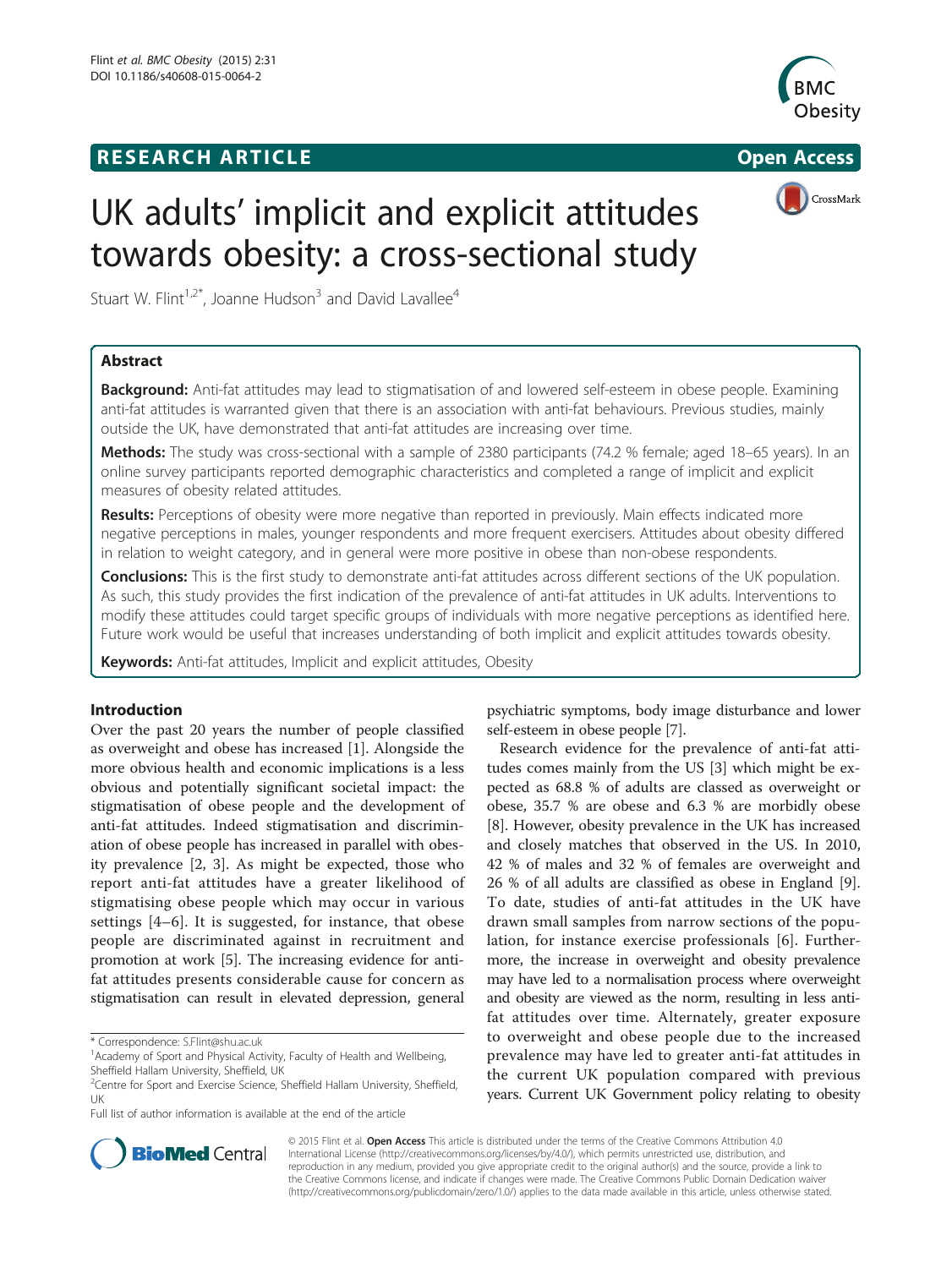<span id="page-1-0"></span>fails to acknowledge the impact of obesity stigma and discrimination [\[10\]](#page-7-0), yet research has identified that obesity stigma might hinder efforts to reduce obesity. Thus a more comprehensive investigation of anti-fat attitudes within the UK population that examines the impact of specific demographic factors is both timely and relevant. Research examining anti-fat attitudes in the UK population could provide pivotal information for policy makers and practitioners by directing anti-fat attitude interventions.

Research has identified that anti-fat attitudes differ in relation to individual characteristics including gender, age, exercise frequency and body mass index (BMI). In adult populations, respondents who are male, younger, exercise frequently and have a lower BMI are likely to report higher anti-fat attitudes [[6](#page-6-0), [11](#page-7-0)–[13](#page-7-0)]. Internalisation occurs largely at an implicit level. Thus in addition to employing explicit measures of obesity attitudes, implicit measures may prove informative in this line of research and may negate limitations associated with explicit measures [\[14, 15\]](#page-7-0).

Contemporary reports in the media depicting anti-fat attitudes, obesity stigmatisation and discrimination in the UK have increased over time; however, there is a paucity of empirical evidence to support these suggestions. This lack of evidence alongside previous research reporting detrimental links between ant-fat attitudes and behaviour with poorer body image and lowered selfesteem [[7](#page-6-0)], suggests that examining obesity attitudes in the UK population is warranted. Thus, the present study aimed to examine anti-fat attitudes in a sample of UK adults (England, Ireland, Northern Ireland, Scotland, and Wales) and to compare attitudes in relation to gender, age, BMI and exercise frequency. UK adults were expected to report both implicit and explicit anti-fat attitudes (hypothesis 1). Higher levels of anti-fat attitudes were expected in males, younger participants, and more frequent exercisers (hypothesis 2).

# **Methods**

# Participants

Participants were 2380 volunteers (613 men, 1767 women; 18–65 years, mean age =  $27.71$ ,  $SD = 1.03$  years) who were UK residents (confirmed in responses from England, Ireland, Northern Ireland, Scotland, and Wales) and predominantly white (93 %).

#### Design and measures

This cross-sectional study was conducted online with data collection carried out over the course of a year. Participants reported their gender, age, height, weight, exercise frequency (hours per week) and perceptions of the words 'fat' (Q1: How insulting do you believe the word "fat" is?) and 'obese' (Q2: How insulting do you believe the word "obese" is?). To respond to Q1 and Q2 they used a 0-10 response scale, anchored by  $0 = not$  at all and 10 = extremely insulting. BMI was calculated as weight  $(kg)/$ height  $(m)^2$  and individuals were assigned to the categories underweight (<18.5), normal weight (18.5–24.9), overweight (25–29.9) and obese ( $\geq$ 30; see Tables 1 & [2\)](#page-2-0).

Participants completed online versions of the Attitudes Towards Obese Persons and Beliefs About Obese Persons scales (ATOP, BAOP) [\[16\]](#page-7-0) that measure both positive and negative attitudes towards obese persons and perceived controllability of obesity, respectively. Previous research [\[17\]](#page-7-0) has suggested that those who perceive obesity to be controllable are more likely to have antifat attitudes. ATOP scores range from 0-120 across 20 items, where low scores represent more negative attitudes. BAOP scores range from 0-48 across 8 items, where low scores represent a stronger belief that obesity is controllable.

Participants also completed the Anti-Fat Attitudes Scale (AFAS) [[18](#page-7-0)] that measures the magnitude of anti-fat attitudes via 5 items (scores range from 0 to 25 where higher

Table 1 Explicit attitudes towards obesity for gender, age, BMI and exercise frequency (mean and standard deviation) among UK adults aged 18–65 years in 2009–2010

| Measure     |         | Gender  |         | Age (years) |           |           | BMI $(kq/m2)$ |         |           | Exercise Frequency (hours per week) |           |         |         |         |
|-------------|---------|---------|---------|-------------|-----------|-----------|---------------|---------|-----------|-------------------------------------|-----------|---------|---------|---------|
| n           |         | Male    | Female  | $18 - 25$   | $26 - 35$ | $36 - 50$ | $51 - 65$     | < 18.5  | 18.5-24.9 | $25 - 29.9$                         | $\geq$ 30 | $0 - 3$ | $4 - 7$ | $8+$    |
|             |         | 613     | 1767    | 1374        | 542       | 329       | 135           | 166     | 1518      | 440                                 | 256       | 1019    | 943     | 418     |
| <b>ATOP</b> | 64.10   | 61.10   | 65.14   | 63.15       | 65.39     | 66.34     | 63.12         | 63.33   | 63.85     | 64.64                               | 65.17     | 64.75   | 64.24   | 62.22   |
|             | (15.53) | (16.53) | (15.03) | (15.50)     | (15.12)   | (15.68)   | (16.24)       | (16.19) | (15.40)   | (15.04)                             | (16.64)   | (15.15) | (15.69) | (15.95) |
| <b>BAOP</b> | 14.65   | 15.12   | 14.48   | 14.15       | 14.96     | 16.17     | 14.73         | 16.08   | 14.08     | 14.84                               | 16.75     | 15.06   | 14.37   | 14.25   |
|             | (6.65)  | (6.70)  | (6.62)  | (6.20)      | (6.76)    | (7.77)    | (7.03)        | (7.50)  | (6.27)    | (6.65)                              | (7.64)    | (6.76)  | (6.62)  | (6.39)  |
| AFAS        | 15.39   | 16.73   | 14.93   | 15.87       | 14.78     | 14.41     | 15.33         | 15.27   | 15.97     | 14.86                               | 12.93     | 14.85   | 15.59   | 16.27   |
|             | (4.37)  | (4.46)  | (4.24)  | (4.38)      | (4.21)    | (4.34)    | (4.36)        | (4.78)  | (4.21)    | (4.23)                              | (4.31)    | (4.15)  | (4.32)  | (4.83)  |
| F-Scale     | 3.74    | 3.80    | 3.72    | 3.77        | 3.70      | 3.67      | 3.76          | 3.72    | 3.79      | 3.71                                | 3.55      | 3.71    | 3.77    | 3.77    |
|             | (0.47)  | (0.50)  | (0.47)  | (0.48)      | (0.45)    | (0.48)    | (0.49)        | (0.48)  | (0.46)    | (0.46)                              | (0.51)    | (0.46)  | (0.47)  | (0.52)  |

ATOP, BAOP Attitudes About Obese Persons Scale and Beliefs About Obese Persons Scale, AFAS Anti-Fat Attitudes Scale, F-Scale The Fat Phobia Scale short form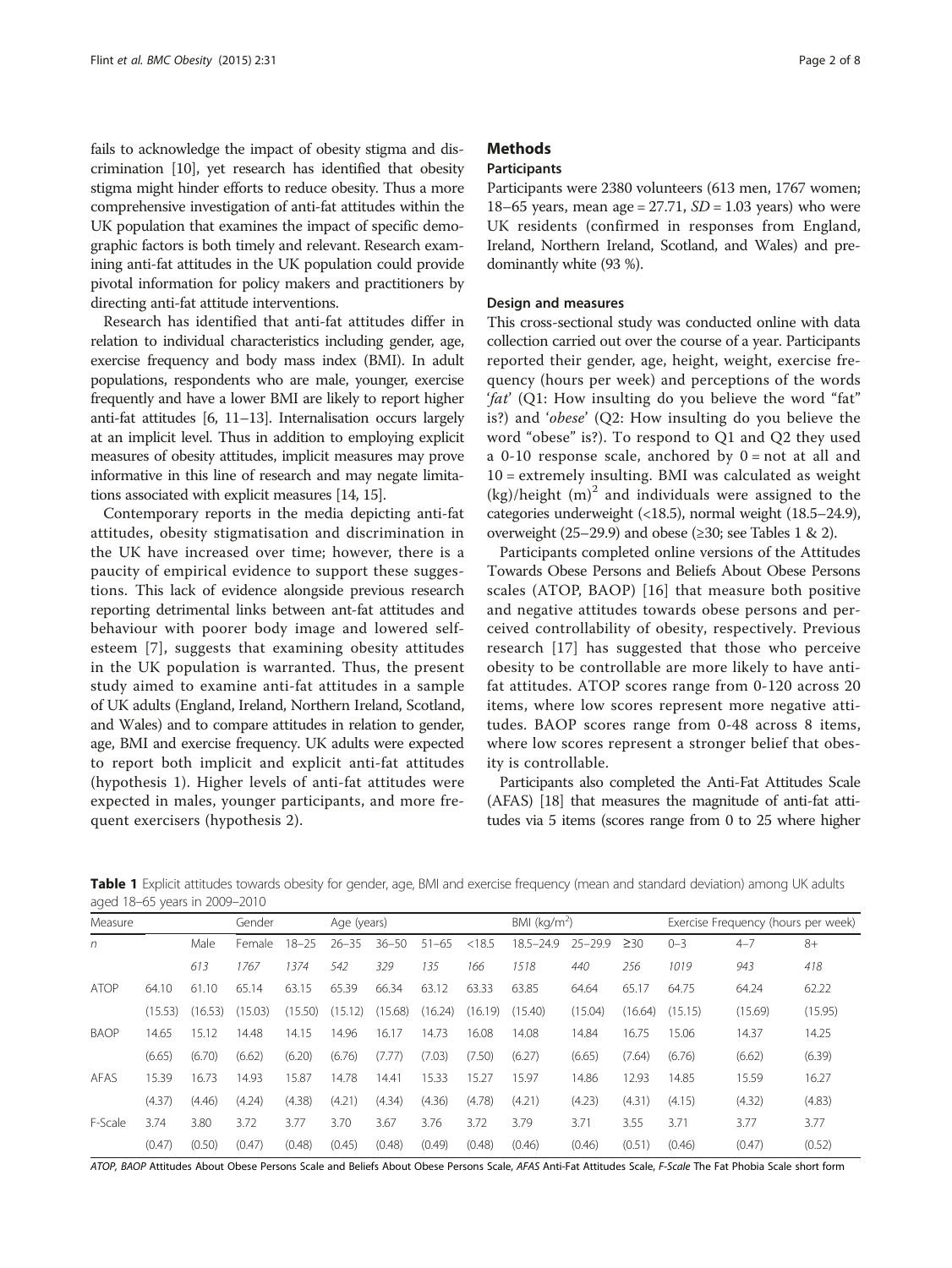| Measure            |          |          | Gender   |           | Age (years) |           |           |          | BMI ( $kg/m2$ ) |             |           | (hours per week) | <b>Exercise Frequency</b> |          |
|--------------------|----------|----------|----------|-----------|-------------|-----------|-----------|----------|-----------------|-------------|-----------|------------------|---------------------------|----------|
| n                  |          | Male     | Female   | $18 - 25$ | $26 - 35$   | $36 - 50$ | $51 - 65$ | < 18.5   | $18.5 - 24.9$   | $25 - 29.9$ | $\geq 30$ | $0 - 3$          | $4 - 7$                   | $8+$     |
|                    |          | 613      | 1767     | 1374      | 542         | 329       | 135       | 166      | 1518            | 440         | 256       | 1019             | 943                       | 418      |
| O1:Fat             | 6.87     | 6.2      | 7.1      | 7.1       | 6.7         | 6.4       | 6.2       | 6.8      | 6.9             | 6.8         | 6.9       | 6.9              | 6.9                       | 6.6      |
|                    | (2.16)   | (2.2)    | (2.1)    | (2.0)     | (2.2)       | (2.3)     | (2.5)     | (2.4)    | (2.1)           | (2.2)       | (2.2)     | (2.1)            | (2.1)                     | 2.3)     |
| O2:Obese           | 6.83     | 6.4      | 7.0      | 7.1       | 6.5         | 6.6       | 6.4       | 6.7      | 6.8             | 6.8         | 7.1       | 6.9              | 6.8                       | 6.7      |
|                    | (2.57)   | (2.6)    | (2.6)    | (2.5)     | (2.6)       | (2.7)     | (2.7)     | (2.5)    | (2.6)           | (2.6)       | (2.6)     | (2.6)            | (2.5)                     | (2.7)    |
| n                  |          | 491      | 1467     | 1198      | 442         | 231       | 87        | 140      | 1281            | 352         | 84        | 840              | 787                       | 331      |
| <b>IAT D Score</b> | 147.81   | 161.08   | 143.37   | 130.40    | 107.76      | 269.88    | 266.94    | 178.74   | 147.57          | 170.70      | 83.99     | 157.31           | 144.26                    | 132.16   |
|                    | (691.65) | (702.51) | (688.16) | (714.80)  | (656.51)    | (643.07)  | (626.36)  | (685.82) | (696.66)        | (683.66)    | (677.85)  | (672.02)         | (704.30)                  | (711.88) |

<span id="page-2-0"></span>Table 2 Weight-related terms and implicit attitudes towards obesity for gender, age, BMI and exercise frequency (mean and standard deviation) among UK adults aged 18–65 years in 2009–2010

Q1: How insulting do you believe the word "fat" is?; Q2: How insulting do you believe the word "obese" is?; IAT: Implicit Association Test

scores represent stronger anti-fat attitudes), the 14 item F-Scale (Fat Phobia Scale short form) [\[19](#page-7-0)] that measures the degree to which individuals associate stereotypical characteristics with being fat (responses range from 0 to 5 where higher scores represent a perception that characteristics are associated with being fat), and the Implicit Association Test (IAT) [[20\]](#page-7-0) which was the only implicit measure used. The stimuli for in this computer-based measure of implicit attitudes towards fatness and thinness was previously used by Vartanian et al. [\[21\]](#page-7-0). The IAT does not directly measure attitudes but provides an indication of an implicit preference for fatness or thinness. Participants are presented with weight-related words and associate these as quickly as possible with different grouping categories as detailed below. In line with Lane et al. [[22](#page-7-0)] the seven step procedure was employed, where participants respond to each of the following grouping categories: (1) pleasant or unpleasant; (2) fat or thin; (3) fat/pleasant or thin/unpleasant; (4) fat/pleasant or thin/unpleasant (stage 3 repeated); (5) thin or fat; (6) fat/ unpleasant or thin/pleasant; and (7) fat/unpleasant or thin/pleasant (stage 6 repeated). Only steps 3, 4, 6 and 7 are used to measure implicit attitudes; the remaining steps were practice stimuli to engage participants with the process. Participants associated the words that appeared in the middle of the screen with either of the grouping category in the top left or top right of the screen using the E or I keys, respectively (e.g. for happy pleasant is located in the top left and *unpleasant* in the top right). Response latency to different pairs of grouping categories is measured in milliseconds (msec). Positive scores represent stronger anti-fat or pro-thin bias.

All measures except the IAT are explicit measures and employ likert-type scales. Higher scores on the AFAS, F-Scale, Q1 and Q2 and lower scores on the ATOP and BAOP represent more negative attitudes. Previous research has used the scales employed in the current study with different adult population groups reporting good reliability

and validity (ATOP: [[13](#page-7-0)];  $\alpha = .76$ ; BAOP: [13];  $\alpha = .82$ ; AFAS: [[18](#page-7-0)];  $\alpha$  = .80; F-Scale: [\[19\]](#page-7-0);  $\alpha$  = .87).

#### Procedures

Ethical approval was obtained from Aberystwyth University Research Ethics Committee, UK, and potential participants were approached via 3 means of recruitment: (i) letters and emails distributed to UK businesses, councils, universities and higher education institutions (ii) social networking websites and (iii) conferences. Recruitment attempts were strategic to sample participants from as many counties across the UK as possible. Participants were asked to complete an online survey on attitudes and beliefs about obesity (as described above). Prior to completing all measures, participants were provided with information about the study and consented to participate. Measures were presented in counterbalanced order across participants to minimise order effects. No incentive was offered for participating in the study.

# Analysis

Total or mean scores were calculated for all measures and used in the analyses except the IAT where IAT D scores were calculated representing the difference between total response latency for the pairings fat/pleasant and thin/unpleasant versus fat/unpleasant and thin/pleasant. IAT D scores were calculated as recommended by Greenwald et al. [\[23\]](#page-7-0): (1) delete responses greater than 10,000 msec; (2) delete participants' data where more than 10 % of responses have a response latency less than 300 msec; (3) compute the inclusive standard deviation for all responses in steps 3 and 6 and similarly in 4 and 7; (4) compute the mean latency for responses in steps 3, 4, 6 and 7; (5) compute the main differences (mean step 6 - mean step 3, and, mean step 7 - mean step 4); (6) divide each difference score by its associated inclusive standard deviation; and (7) calculate the D score as the equal weight mean of the two resulting ratios. D-scores range from -1000 to 1000 msec with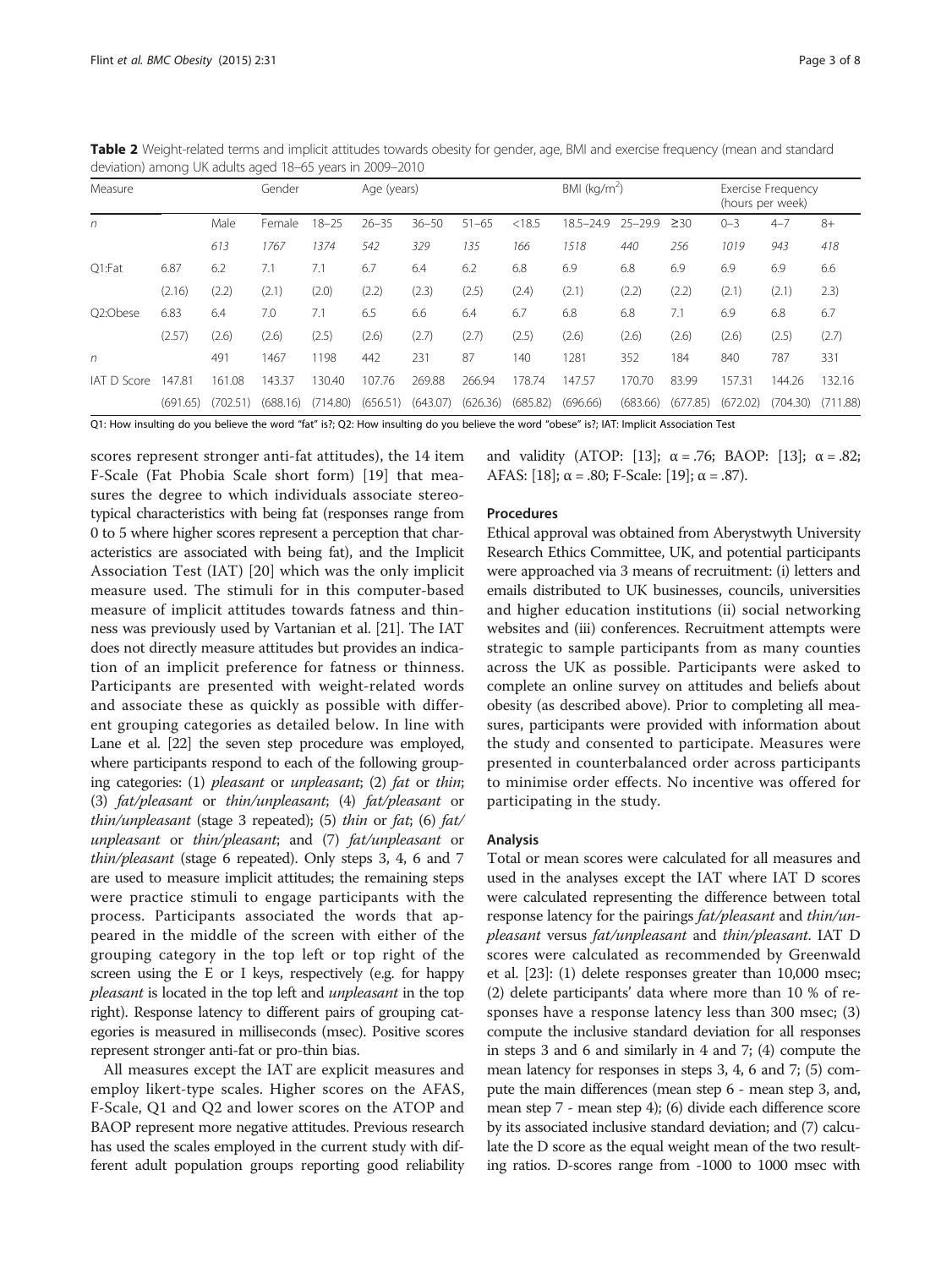positive scores indicative of anti-fat attitudes or prothin bias.

Mean scores reported in previous research that have employed the explicit anti-fat attitude measures of this study were used to determine if current data are indicative of anti-fat attitudes, as no criteria exist for interpreting these scores. Thus, the mean scores reported previously that were claimed to demonstrate anti-fat attitudes were used for comparison as follows: 59.7 and 17.9, ATOP and BAOP respectively [[16](#page-7-0)]; 3.03, AFAS [\[18](#page-7-0)]; and 3.6, F-Scale [[19\]](#page-7-0).

Study hypotheses were examined by a series of Multivariate Analyses of Variance (MANOVA) conducted on the data for each independent variable (gender, age, BMI, exercise frequency) with all attitude measures as dependent variables (see Tables [1](#page-1-0) & [2\)](#page-2-0). gender had two levels; age had four levels as did BMI in line with the World Health Organisation BMI categories [\[24](#page-7-0)], exercise frequency had three levels in line with recommended UK physical activity guidelines representing: below recommended (0–3 hours per week), recommended (4–7 hours per week) and above recommended levels (8+ hours per week; see Tables [1](#page-1-0) & [2](#page-2-0)). Follow-up one way ANOVAs for each independent variable were employed with Welch correction to examine multivariate effects (except for gender where an independent t-test was used). Post-hoc tests with Scheffé correction were used to follow-up significant ANOVA effects. One way ANOVAs were used to compare IAT D scores across different levels of independent variables. For all analyses α was set at .05.

# Results

Tables [1](#page-1-0) and [2](#page-2-0) present the descriptive statistics for all variables in relation to demographic and behavioural groups. Cronbach's α were satisfactory for all scales: for the ATOP (.8), BAOP (.7), AFAS (.8), and F-Scale (.8). Table 3 reports significant overall univariate effects with results of followup tests to explore these discussed below.

The IAT D score ( $D = 147.8$ ) indicated that, as anticipated, there was an overall anti-fat or pro-thin bias in the sample. Similarly, based on the criteria identified above, mean scores on explicit measures indicate negative attitudes towards obesity (see Table [1\)](#page-1-0).

The MANOVA demonstrated main effects in relation to gender  $(F(6, 2373) = 38.22, P < .01)$ , age  $(F(18, 6707) = 6.59,$ *P* < .01), exercise frequency (*F*(12, 4.07 = 4.19, *P* < .01) and BMI  $(F(18, 6707) = 11.07, P < .01)$ . All dependent variables contributed significantly ( $P < .05$ ) to these main effects with the exception of Q2 for exercise frequency and ATOP, Q1 and Q2 for BMI. The results of follow-up ANOVAs are detailed in Table 3, indicating significant age differences for all dependent variables. All variables except Q1 and Q2 differed in relation to exercise frequency, and, significant

| <b>Table 3</b> Results of one-way ANOVAs ( <i>F</i> -statistics) for gender, age, |
|-----------------------------------------------------------------------------------|
| BMI and exercise frequency among UK adults aged 18-65 years in                    |
| 2009-2010                                                                         |

| d.f., total<br>d.f. | Age<br>(years)         | <b>BMI</b><br>(kg/m <sup>2</sup> ) | <b>Exercise Frequency</b><br>(hours per week) |  |  |
|---------------------|------------------------|------------------------------------|-----------------------------------------------|--|--|
|                     | (3, 2376)              | (3, 2376)                          | (2, 2377)                                     |  |  |
| <b>ATOP</b>         | $5.46***$              | .85                                | $4.01*$                                       |  |  |
| <b>BAOP</b>         | $7.29***$ <sup>a</sup> | $12.51***$                         | $3.58*$                                       |  |  |
| AFAS                | $1474**$               | 39.72**d                           | $16.40***$                                    |  |  |
| <b>F-SCALE</b>      | $5.51***$              | $20.34***$                         | $3.93*9$                                      |  |  |
| Q1:Fat              | $16.06***b$            | $28^\circ$                         | 2.82 <sup>h</sup>                             |  |  |
| Q2:Obese            | 8.39**                 | 1.29                               | 1.36                                          |  |  |

BMI body mass index, d.f. degrees of freedom, ATOP, BAOP Attitudes About Obese Persons Scale and Beliefs About Obese Persons Scale, AFAS Anti-Fat Attitudes Scale, F-Scale The Fat Phobia Scale short form; Q1: How insulting do you believe the word "fat" is?; Q2: How insulting do you believe the word "obese" is?;  $* P < .05; ** P < .01;$ d.f., total d.f.: <sup>a</sup>3, 477.5; <sup>b</sup>3, 476.4; <sup>c</sup>3, 482.2; <sup>d</sup>2, 1118; <sup>e</sup>3, 492.0; <sup>f</sup>2, 1092; <sup>g</sup>2, 1096<sub>;</sub><br><sup>h</sup>3, 403.5  $h$ 3, 493.5

differences were observed for all variables except ATOP, Q1 and Q2 in relation to BMI. Post hoc test results are discussed below. The follow-up tests on the gender main effect indicated significant differences on all variables (see below).

# Gender

Males reported more negative attitudes towards obese people (ATOP), greater anti-fat attitudes (AFAS) and greater fat phobia (F-Scale) than females  $(t(985.25) = -5.34$ ,  $P < .01$ ;  $t(2378) = 8.92$ ,  $P < .01$ ;  $t(2378) = 3.41$ ,  $P < .01$ , respectively). In contrast, females reported stronger beliefs that obesity is controllable (BAOP:  $t(2378) = 2.05$ ,  $P < .05$ ) and perceived the words fat  $(Q1: t(1022) = -9.18, P < .01)$ and obese  $(Q2: t(2378) = -5.10, P < .01)$  as more insulting.

#### Age

Eighteen to twenty five year olds reported more negative attitudes towards obese people (ATOP;  $P < 01$ ), greater anti-fat attitudes (AFAS;  $P < .01$ ) and greater fat phobia (F-Scale;  $P < .01$ ) than 26-50 year olds. 18-25 year olds also reported stronger beliefs that obesity is controllable (BAOP;  $P < .01$ ) than 36–50 year olds, and, perceived the words fat  $(Q1)$  and obese  $(Q2)$  as more insulting than 26–35 year olds  $(P < .01)$ , 36–50 year olds  $(P < .01)$  and 51–65 year olds ( $P < .01$ ).

#### Exercise frequency

Participants who exercise 8 or more hours a week reported more negative attitudes towards obese people (ATOP;  $P < .01$ ) and greater anti-fat attitudes (AFAS;  $P < .01$ ) than those who exercise 0–3 hours a week. They also reported greater anti-fat attitudes (AFAS) than those who exercise 4–7 hours a week  $(P < .01)$ , who in turn reported greater anti-fat attitudes (AFAS;  $P < .01$ ) and fat phobia (F-Scale;  $P < .01$ ) than those who exercise 0-3 hours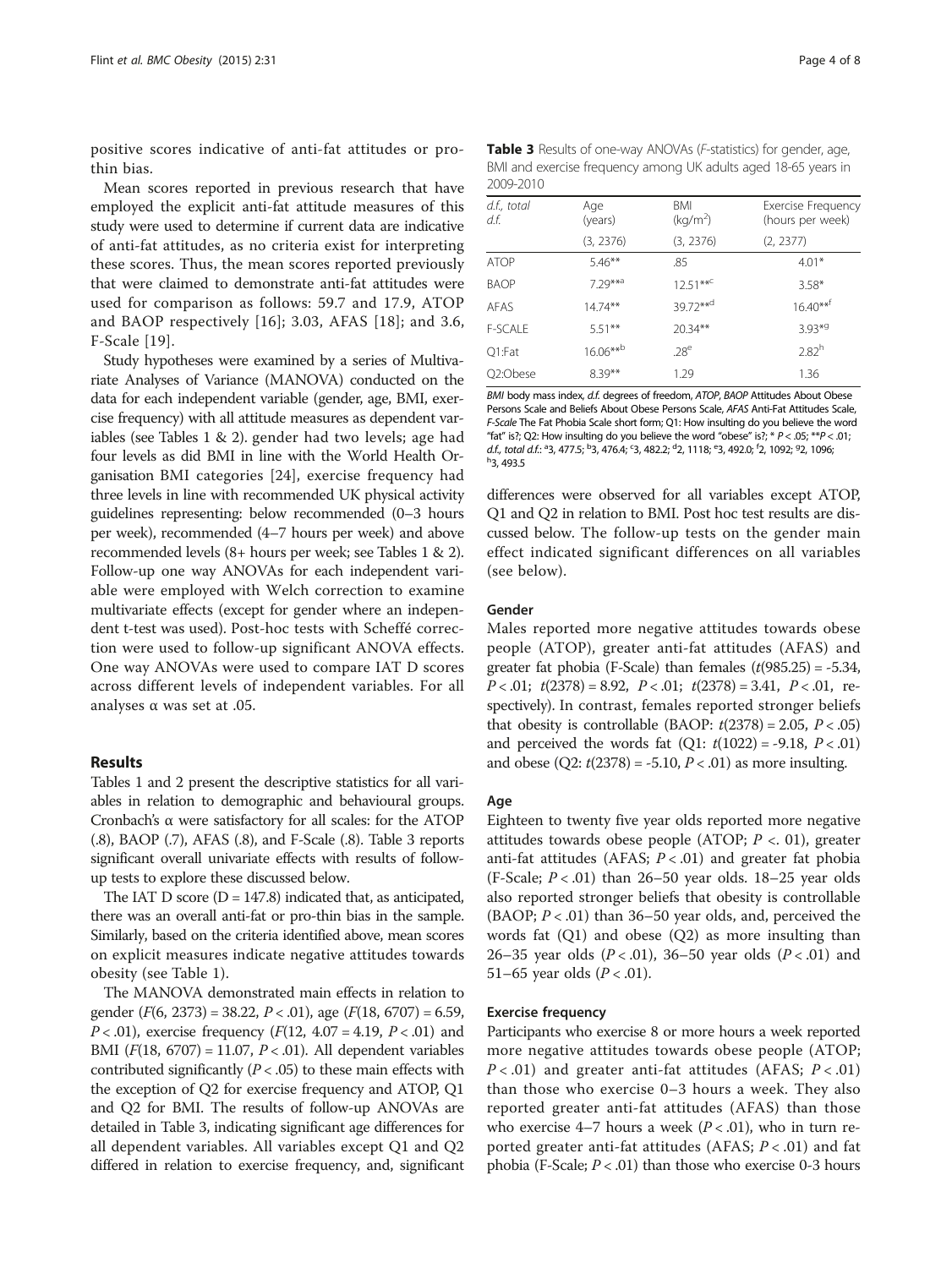a week. Overall, the explicit results demonstrate that males, younger respondents and more frequent exercisers reported more negative perceptions of obesity.

#### BMI

Anti-fat attitudes (AFAS) were greater in underweight and overweight than obese participants  $(P < .01)$  and in normal weight compared with overweight and obese participants ( $P < .01$ ). Fat phobia (F-Scale) was lower in obese than underweight, normal weight and overweight participants  $(P < .01)$ , and in overweight compared with normal weight participants  $(P < .01)$ . Normal weight participants believed that obesity is more controllable (BAOP) than underweight and obese participants  $(P < .01)$ , as did overweight compared with obese participants  $(P < .01)$ .

#### Correlations between explicit measures

A number of correlations were evident between explicit measures (see Table 4). A positive correlation between ATOP and BAOP scores was observed, where more negative attitudes towards obese persons were associated with a stronger belief that obesity is controllable. A positive correlation between AFAS and F-Scale scores was also evident, where more anti-fat attitudes were associated with greater fat phobia. Other positive correlations were evident between BAOP and Q2, Q1 and Q2, and Q2 and F-Scale scores. This suggests that perceptions that the word obese is more insulting were associated with stronger beliefs that obesity is controllable, perceptions that the word fat is more insulting and greater fat phobia.

A negative correlation was evident between ATOP and AFAS scores, where more negative attitudes towards obese persons were associated with higher levels of anti-fat attitudes. A negative correlation also observed between BAOP and AFAS scores, where stronger beliefs that obesity is controllable were associated with more anti-fat attitudes. BAOP and F-Scale scores were negatively correlated indicating that stronger beliefs that obesity is controllable are associated with greater fat phobia. Finally, negative correlations were also found between scores on the ATOP and

Table 4 Correlations between the explicit measures

|                | <b>ATOP</b> | <b>BAOP</b>      | AFAS   | <b>F-SCALE</b>   | Q <sub>2</sub> | Q <sub>3</sub>   |
|----------------|-------------|------------------|--------|------------------|----------------|------------------|
| <b>ATOP</b>    |             | .43 <sup>a</sup> | $-59a$ | $-58a$           | $-.04$         | $-07^{\circ}$    |
| <b>BAOP</b>    |             |                  | $-47a$ | $-05^{b}$        | $-.06a$        | .53 <sup>a</sup> |
| AFAS           |             |                  |        | .62 <sup>a</sup> | $-.04$         | .03              |
| <b>F-SCALE</b> |             |                  |        |                  | .02            | .11 <sup>a</sup> |
| Q1             |             |                  |        |                  |                | .36 <sup>a</sup> |
| Q <sub>2</sub> |             |                  |        |                  |                |                  |

ATOP, BAOP Attitudes About Obese Persons Scale and Beliefs About Obese Persons Scale, AFAS Anti-Fat Attitudes Scale, F-Scale The Fat Phobia Scale short form; Q1: How insulting do you believe the word "fat" is?; Q2: How insulting do you believe the word "obese" is?; <sup>a</sup>Correlation is significant at the .01 level;<br><sup>b</sup>Correlation is significant at the .05 level <sup>b</sup>Correlation is significant at the .05 level

Q2, ATOP and F-Scale, and BAOP and Q2. This suggests that more negative attitudes towards obese persons are associated with perceptions that the word obese is more insulting and with greater fat phobia, and that stronger beliefs that obesity is controllable are associated with perceptions that the word obese is more insulting.

# **Discussion**

The study examined anti-fat attitudes in a cross-section of UK adults (England, Ireland, Northern Ireland, Scotland, and Wales) and compared attitudes in relation to gender, age, BMI and exercise frequency. Implicit and explicit antifat attitudes were evident in our sample of UK adults in line with hypothesis 1. Anti-fat attitudes were higher in males, younger participants and more frequent exercisers, in support of hypothesis 2.

Our findings illustrate that in UK adults, anti-fat attitudes appear to be widespread. Given the stigmatisation that can result from pervasive anti-fat attitudes, interventions to modify anti-fat attitudes are required. Anti-fat attitudes appear to be robust and have proven difficult to modify [[25\]](#page-7-0); however some promise has been reported in altering beliefs about the causes of obesity [\[26\]](#page-7-0). Current study findings suggest that particular groups could be targeted with attitude modification interventions: males, younger individuals, and frequent exercisers. There are plausible explanations for greater anti-fat attitudes in all these groups: males tend to be less empathetic than females [[27](#page-7-0)], a heightened awareness of body appearance in younger individuals, and, the incidence and possible acceptance of weight-related criticism in exercise environments [[28](#page-7-0)–[30](#page-7-0)]. These are all modifiable factors suggesting that interventions targeting these may well be successful. Our descriptive data does not offer support for the explanations we propose. Thus they require confirmation in future work before being used to underpin interventions to address negative perceptions of obesity in these groups. Nevertheless, given that anti-fat attitudes can lead to the stigmatisation of obese people [\[31](#page-7-0)]; our findings highlight the need for anti-fat attitude intervention with UK adults.

Our data reveal some interesting, although possibly contradictory, findings regarding perceptions of the controllability of obesity and of the descriptors fat and obese. Females and younger respondents tended to perceive obesity as more controllable and the labels fat and obese as more insulting than males and older respondents. For younger respondents this appears logical as they reported more anti-fat attitudes, thus they perceive labels associated with the condition as insulting. In addition, correlations from the current study that support previous research [[32](#page-7-0)], suggest that these anti-fat attitudes are likely to derive partially from the belief that obesity is controllable and that obese people are responsible, indeed to blame, for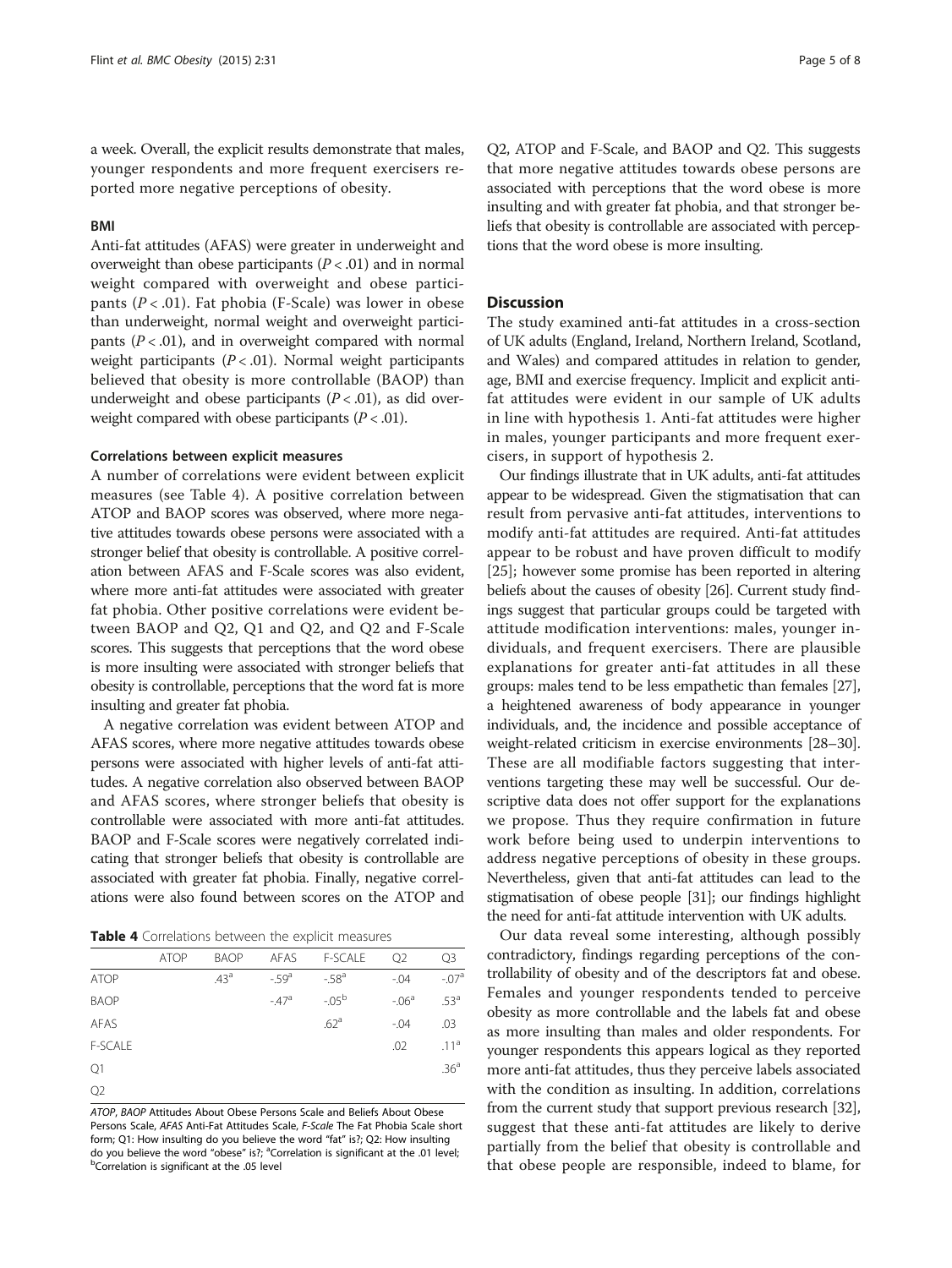their condition. This interpretation does not explain the same pattern seen in females as they did not report particularly strong anti-fat attitudes. Thus it may be that the participants perception of the labels used to describe obese people are not directly related to, or derived from, their evaluative perceptions of obese people themselves.

The differences observed in perceived controllability of obesity in relation to BMI are unclear. Obese respondents reported lower perceived controllability than normal and overweight respondents. This may serve as a self-protective mechanism in obese people to maintain self-esteem as they apportion less self-blame for their obesity [[17](#page-7-0)]. Or, it may reflect their lived experience of being obese, as substantial evidence suggests a role for uncontrollable factors such as genetics in becoming obese [[33\]](#page-7-0), and, obese people are aware of their own exercise and nutrition habits, unlike external others. Less clear is the finding that perceived controllability was lower in underweight compared with normal weight respondents. Possibly underweight people recognise that weight at both extremes of the continuum is not always within the individual's control if they themselves suffer from an eating disorder or are not underweight through choice. These explanations are of course highly speculative given that our study did not seek to identify explanations for different obesity attitudes. Whilst they intuitively make sense future research is clearly warranted to examine these suggestions.

Interestingly, despite the differences observed in the explicit measures, as discussed above, there was a null effect in relation to implicit attitudes when compared across the demographic factors. Current study findings demonstrate that UK adults have implicit anti-fat or pro-thin bias, but no differences were observed for almost all of the demographic factors. Previously it has been suggested that implicit measures counter some of the limitations of explicit measures, such as response bias and demand characteristics [\[14](#page-7-0), [15](#page-7-0)]. Thus, differences observed in explicit responses, may have been a result of participants reducing the extent of their anti-fat attitudes, whilst this was not observed via implicit measures. Thus the current study findings highlight the need to examine both implicit and explicit attitudes towards obesity.

Regardless, our findings do underscore the importance noted previously of recognising the terms used to describe overweight and obesity [\[34](#page-7-0)]. Although medical professionals may use the term obese in an objective sense to describe a clinical condition, for our sample and in particular younger, female respondents, this was perceived as an insulting label. This finding reinforces previous suggestions that the term obese should be avoided [[35](#page-7-0)]. Moreover the findings go beyond previous suggestions that have demonstrated that the term 'obese' should be avoided with obese patients, as our study demonstrates that the term is perceived as insulting in participants across

BMI categories. Recently, guidelines have been developed for using language more sensitively to avoid objectification of the individual and placing the condition before the person, for instance the term 'diabetic' has been replaced by 'people with diabetes' [[36](#page-7-0)]. Similar adjustments would seem appropriate when discussing obese people. Studies that compare perceptions of obese people when different labels are used to describe them would be simple to conduct but may produce illuminating findings to guide the somewhat complex issue of terminology use.

Both fat phobia and anti-fat attitudes tended to be lower in overweight and obese respondents in line with previous research [\[7\]](#page-6-0). We might therefore suggest that obesity stigmatisation comes from non-obese people, which may serve to further alienate obese people. Interestingly though, regardless of BMI, when measured implicitly, all respondents reported an anti-fat or pro-thin bias. Even if not expressed explicitly, it appears that obese people in our sample have internalised the same anti-fat or pro-thin attitudes as have non-obese people. These findings present less apparent contradiction when we consider that self-reported attitudes are open to manipulation by the respondent, whether consciously or not [[15](#page-7-0)]. In this instance, this manipulation could have occurred because obese people felt uncomfortable publicly denigrating themselves in explicitly reporting their attitudes towards obese people. Similarly, females' implicit attitudes did not differ from males' in their anti-fat or pro-thin bias but they explicitly reported less negative perceptions of obesity. This may reflect the greater social desirability tendency in females [[37](#page-7-0)], or, as suggested above, greater empathy in females. Clearly, future studies are needed that replicate the implicit measure used here to tease out these individuals' 'true' responses.

Whilst the sampling strategy has limitations, the sample was successful in other ways. For example, the sample included respondents from every country across the UK and is the first study to obtain perceptions from a large group of participants from the UK. This was made possible due to the online sampling method that offers alternative benefits, for example, internet-based studies provide an opportunity to achieve a greater diversity in their samples [\[38\]](#page-7-0). These authors also argue that preconceptions about internet-based research are incorrect. For instance that the resultant sample will be younger, but the sample is often similar to that observed in traditional university based samples. They also note that there is no evidence that results of internet-based research are confounded by false data or repeat responders, nor do internet-based questionnaires diminish the psychological properties reported for pen-and-paper versions, both common preconceptions. Furthermore, whilst the sampling method means the researcher is not present during data collection, some respondents did make contact with the researcher to address queries.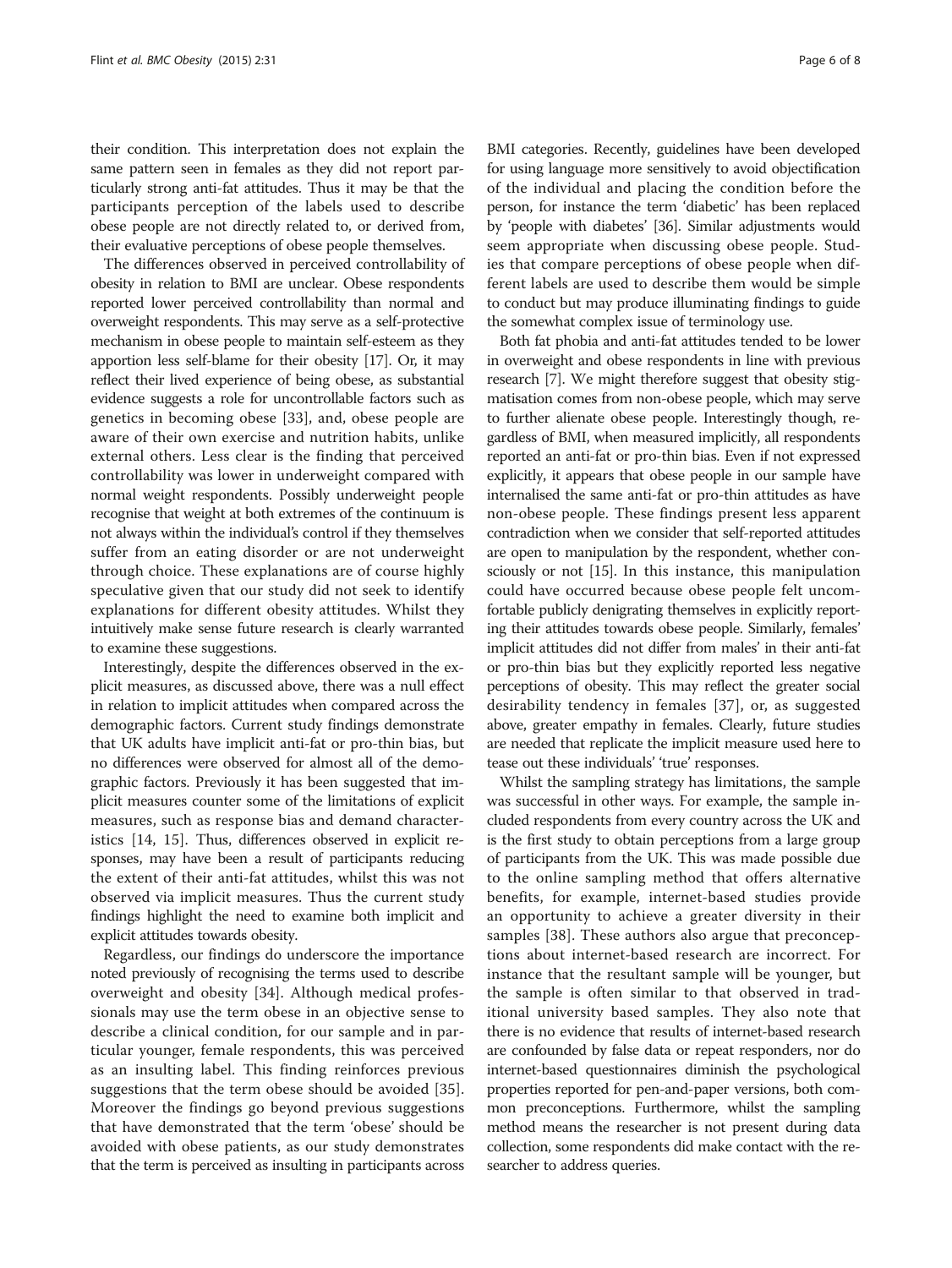<span id="page-6-0"></span>We do however acknowledge that there are inherent biases to this approach, which may have resulted in the greater proportion of respondents who were white, middle class, more highly educated and of a higher social economic status. The majority of respondents were female (74.2 %), aged 18–25 years (57.7 %) and were students (47.2 %). As we might expect with a volunteer, opportunistic sample, our sample composition does not exactly match that of the UK population [\[39](#page-7-0)]. Despite attempts to sample a varied population, a more strategic sampling approach to ensure sub-groups were more equally represented might have strengthened the conclusions drawn from these data. Our sample composition does not match the demographic profile of the UK population [\[39\]](#page-7-0), which impacts the generalizability of the data. Nevertheless, our findings reflect those obtained with similar population subgroups, such as more anti-fat attitudes in males [[10](#page-7-0)]. Thus it is likely that if a 'representative' sample were examined, findings would be similar to those obtained here.

The reader should be aware of these limitations when considering our findings but given the paucity of current evidence from UK samples, we offer an initial contribution to stimulate further study. It is also important to highlight that the implicit measure we employed represents both a strength and a limitation of our study. Its strength lies in offering a measure of what some authors have described as 'true' attitudes [\[15](#page-7-0)] but given the format of Implicit Association Tests responses can only indicate anti-fat or pro-thin bias and not an absolute level of anti-fat attitude.

The current study is the first to comprehensively examine obesity attitudes in the UK population, demonstrating that UK adults report both implicit and explicit anti-fat attitudes. To date, obesity stigmatisation and discrimination is not included in UK health policy such as the Department of Health's Obesity and Health Eating policy [\[10](#page-7-0)]. Based on the current study findings, we suggest that obesity stigmatisation and discrimination is incorporated into the policy as an action. This appears to be particularly relevant with previous research suggesting that obesity stigmatisation and discrimination may be a barrier to engaging in some of the actions that are already present such as physical activity [\[28, 40\]](#page-7-0).

# **Conclusions**

The current study is the first to examine obesity attitudes across different sections of the UK population and in doing so highlight population groups with higher anti-fat attitudes. The present results extend the growing body of literature indicating that rising levels of obesity present challenges not only at an individual but also at a societal level, as anti-fat attitudes appear pervasive, albeit not to the same degree, across the different groups we sampled. A novel contribution of this study is that this is the first

large scale examination of UK adults' perceptions of obesity and how these differ between population groups.

This study is also the first to demonstrate that perceptions of obesity are similar to those reported in other countries, predominantly the US. Subsequently, the findings of our research call for anti-fat attitude intervention in the UK. Education about the uncontrollable causes of obesity can reduce anti-fat attitudes [\[25](#page-7-0)], and given that our study demonstrates strong beliefs that obesity is controllable in UK adults, future research should consider this when designing interventions for certain population groups. Building on present study findings, future research could examine the efficacy of interventions to modify both implicit and explicit anti-fat attitudes and identify explanations for differences in obesity perceptions in subgroups of the population.

#### Competing interests

The authors declare that they have no competing interests.

# Authors' contributions

SF, JH and DL were involved in conception and design of the study. SF conducted the literature review, developed the online versions of the explicit questionnaires and programmed the Implicit Association Test. SF and JH were involved in the analysis and interpretation of data. SF, JH drafted the manuscript. SF, JH and DL were involved in revising the manuscript and finalising the content of the manuscript. All authors read and approved the final manuscript.

#### Acknowledgements

We would like to acknowledge the Department of Sport and Exercise Science at Aberystwyth University for financially supporting the development of the online platform.

#### Author details

<sup>1</sup> Academy of Sport and Physical Activity, Faculty of Health and Wellbeing Sheffield Hallam University, Sheffield, UK. <sup>2</sup> Centre for Sport and Exercise Science, Sheffield Hallam University, Sheffield, UK. <sup>3</sup> Leeds Beckett University, Room 103, Fairfax Hall, Headingly Campus, Leeds LS6 3QS, UK. <sup>4</sup>School of Sport, University of Stirling, Stirling, UK.

#### Received: 17 February 2015 Accepted: 21 August 2015 Published online: 04 September 2015

#### References

- 1. James WPT. WHO recognition of the global obesity epidemic. Int J Obes Relat Metab Disord. 2008;32:S120–6.
- 2. Latner JD, Stunkard AJ. Getting worse: The stigmatization of obese children. Obes Res. 2003;11:452–6.
- 3. McClure KJ, Puhl RM, Heuer CA. Obesity in the news: do photographic images of obese persons influence antifat attitudes. J Health Commun. 2011;16:1–3.
- 4. Flint SW, Reale S. Obesity stigmatisation by obesity researchers. Lancet. 2014;384:1925–6.
- 5. Robertson N, Vohora R. Fitness vs. fatness: implicit bias towards obesity among fitness professionals and regular exercisers. Psychol Sport Exerc. 2008;9:547–57.
- 6. Flint SW, Snooke J. Obesity and Discrimination: The Next 'Big Issue'? Int J Discr Law. 2014;14:183–93.
- 7. Friedman KE, Reichman SK, Costanzo PR, Zelli A, Ashmore JA, Mustante GJ. Weight stigmatization and ideological beliefs: Relation to psychological functioning in obese adults. Obes Res. 2005;13:907–16.
- 8. Ogden CL, Carroll MD, Kit BK, Flegal KM. Prevalence of obesity in the United States, 2009–2010. Hyattsville: National Centre for Health Statistics; 2012.